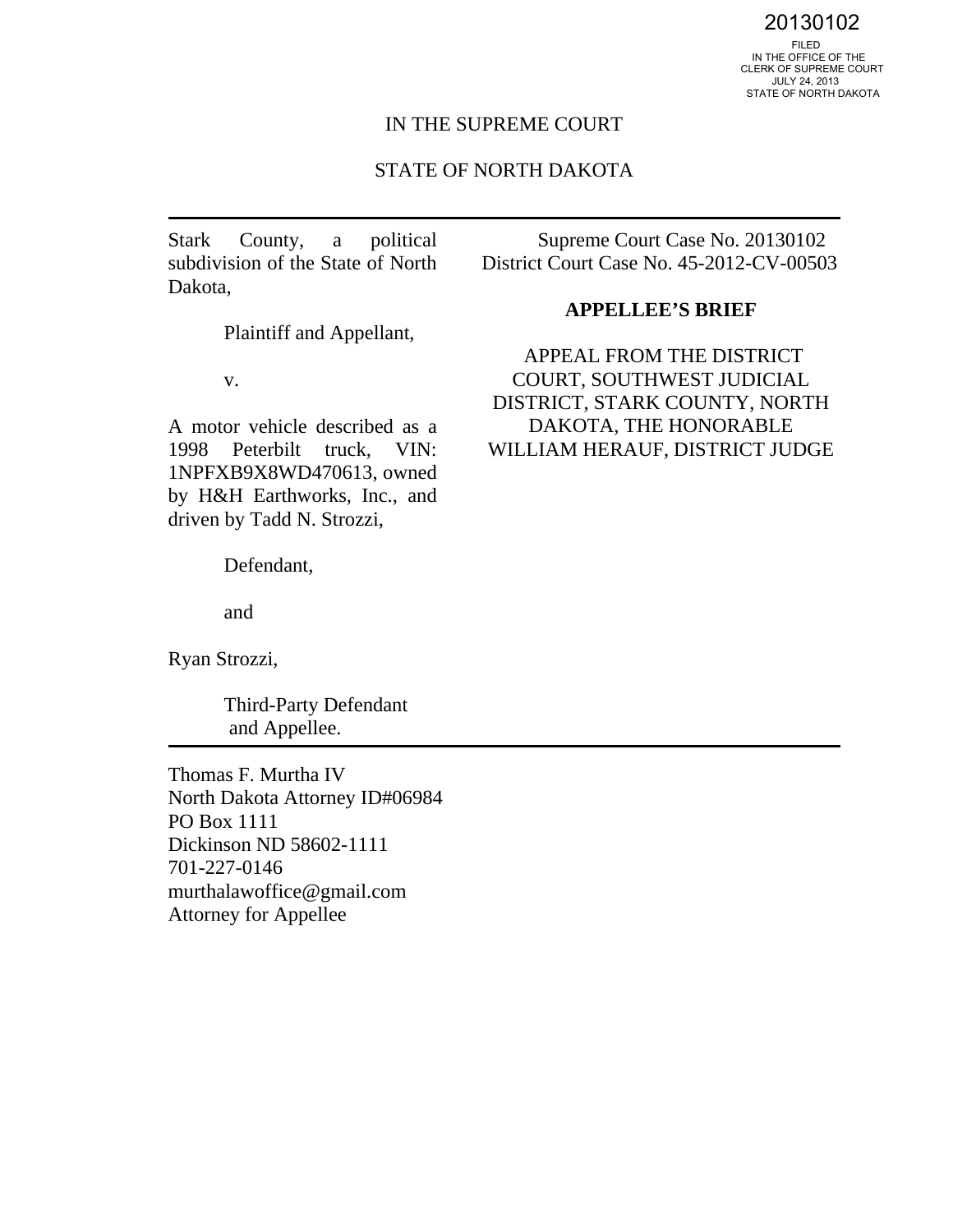# [¶1] **TABLE OF CONTENTS**

|  | By paragraph |
|--|--------------|
|--|--------------|

| I. | At trial the County failed to meet its burden pursuant to N.D.C.C. § 39-12-<br>17 to prove that the defendant vehicle was moved upon the highways,<br>streets, or roads of this state at a weight in excess of the limitations imposed<br>under the provisions of N.D.C.C. $\S$ 39-12-03 or as limited by the provisions<br>of N.D.C.C. § 39-12-05. |
|----|-----------------------------------------------------------------------------------------------------------------------------------------------------------------------------------------------------------------------------------------------------------------------------------------------------------------------------------------------------|
|    |                                                                                                                                                                                                                                                                                                                                                     |

| П.<br>The District Court's Findings of Fact do not promote an absurd result. |  |  |  |  |
|------------------------------------------------------------------------------|--|--|--|--|
|------------------------------------------------------------------------------|--|--|--|--|

|--|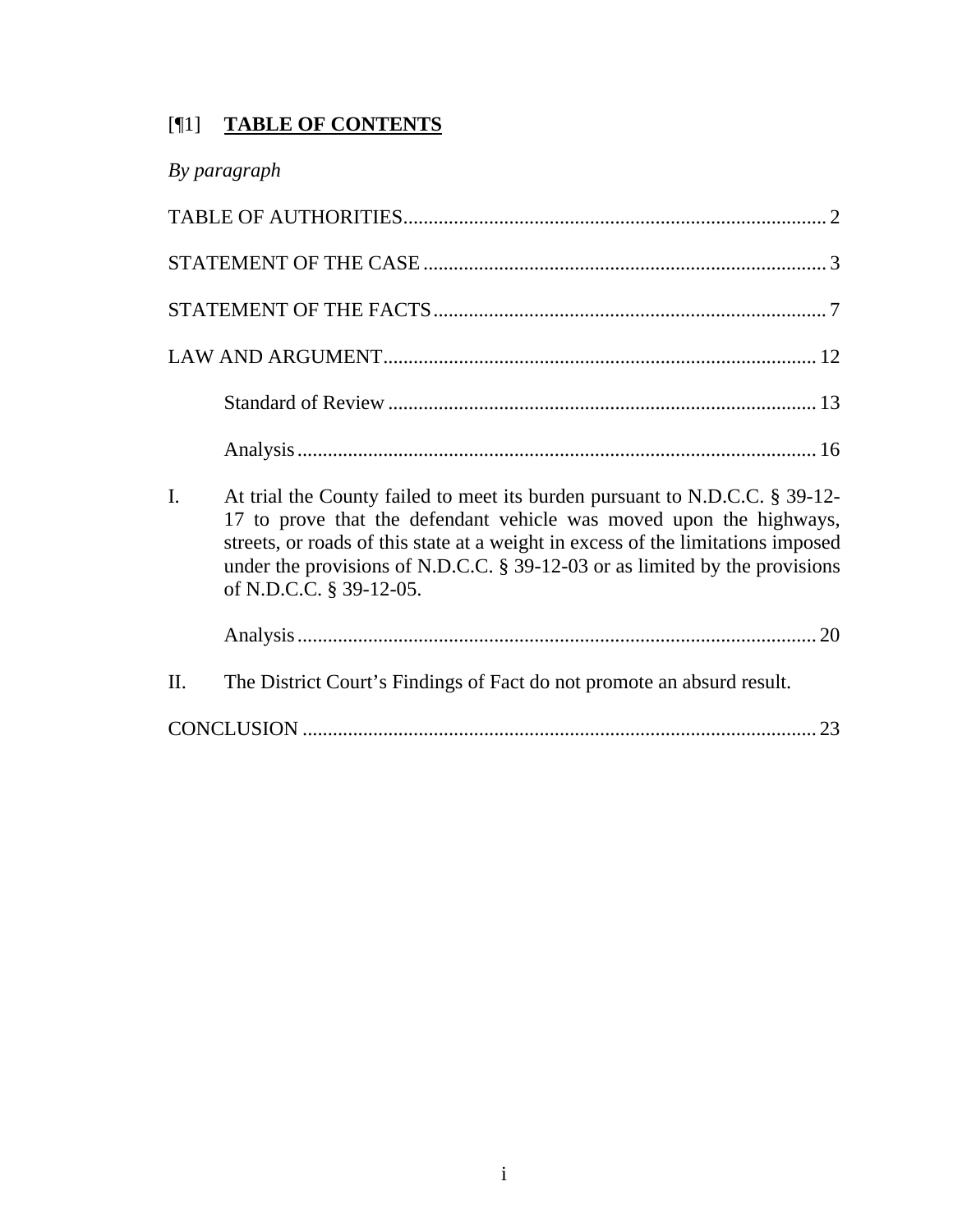## [¶2] TABLE OF AUTHORITIES

## NORTH DAKOTA SUPREME COURT

| In re Estate of Elmer,                                                       |
|------------------------------------------------------------------------------|
|                                                                              |
| Keidel v. Rask,                                                              |
|                                                                              |
| State ex rel. Hjelle v. A Motor Vehicle Described as a 1973 Brockway Tractor |
| License No. 237342, Serial No. 79629, Trailer SN No. 75-2531-LB-150,         |
|                                                                              |
| Wentz v. One White 1952 Diesel Three-Ton Tractor and Semi-Trailer,           |

## NORTH DAKOTA CENTURY CODE

## NORTH DAKOTA RULES OF CIVIL PROCEDURE

|--|--|--|--|--|--|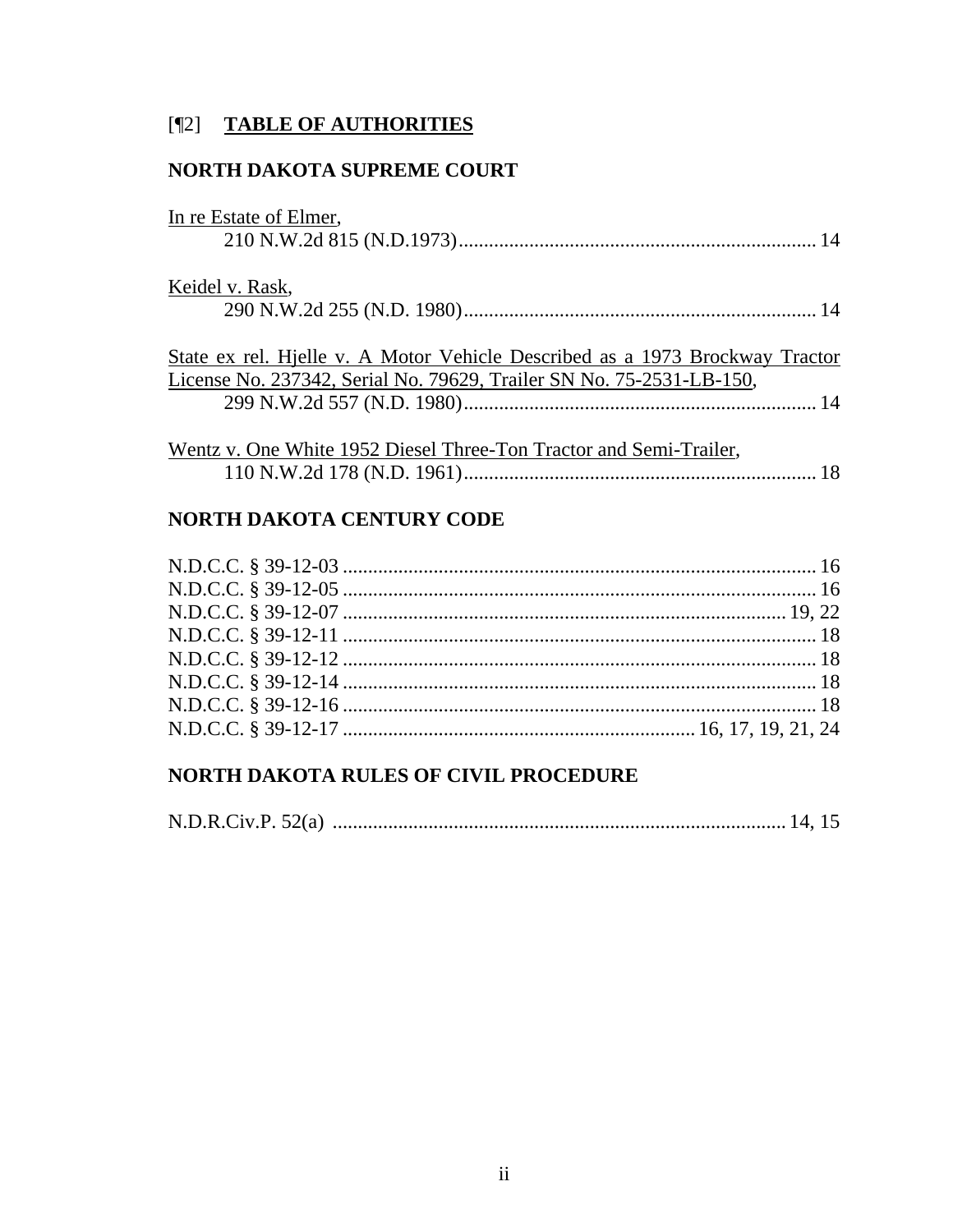#### [¶3] **STATEMENT OF THE CASE**

[¶4] On June 25, 2012, Appellee, Ryan Strozzi, was issued an overload citation for the use of a semi-tractor and trailer. On July 26, 2012, Stark County filed a summons and complaint alleging that the defendant vehicle was found to weigh in excess of the legal limit.

[¶5] Ryan Strozzi answered the complaint and the matter proceeded to a court trial held before Southwest District Court Judge the Honorable William Herauf on February 21, 2013.

[¶6] After trial and the submission of written arguments the District Court found in favor of Mr. Strozzi and the County Appeals from that decision.

## [¶7] **STATEMENT OF THE FACTS**

[¶8] On June 24, 2012 Ryan Strozzi (Appellee) had an excavator delivered to his property in the Greenville Subdivision. Transcript pages 44-45 (T. 44-45). Mr. Strozzi works for H&H Earthworks and he had asked his superintendent to borrow the excavator. T. 45. After unloading the excavator, the vehicle and trailer that transported the excavator left. T. 46. The transport vehicle and trailer belong to H&H Earthworks which owns more than one of each T. 46.

[¶9] Mr. Strozzi used the excavator and then scheduled to have it picked up on June 25, 2012. T. 47. At approximately 6:45 AM on June 25, 2012 a semi and trailer arrived and the trailer was detached from the semi. T. 47. The excavator was then driven onto the trailer. T 47. In the process of hooking the trailer back up to the semi Al Heiser, the Stark County Road Superintendent, arrived. T. 41-

1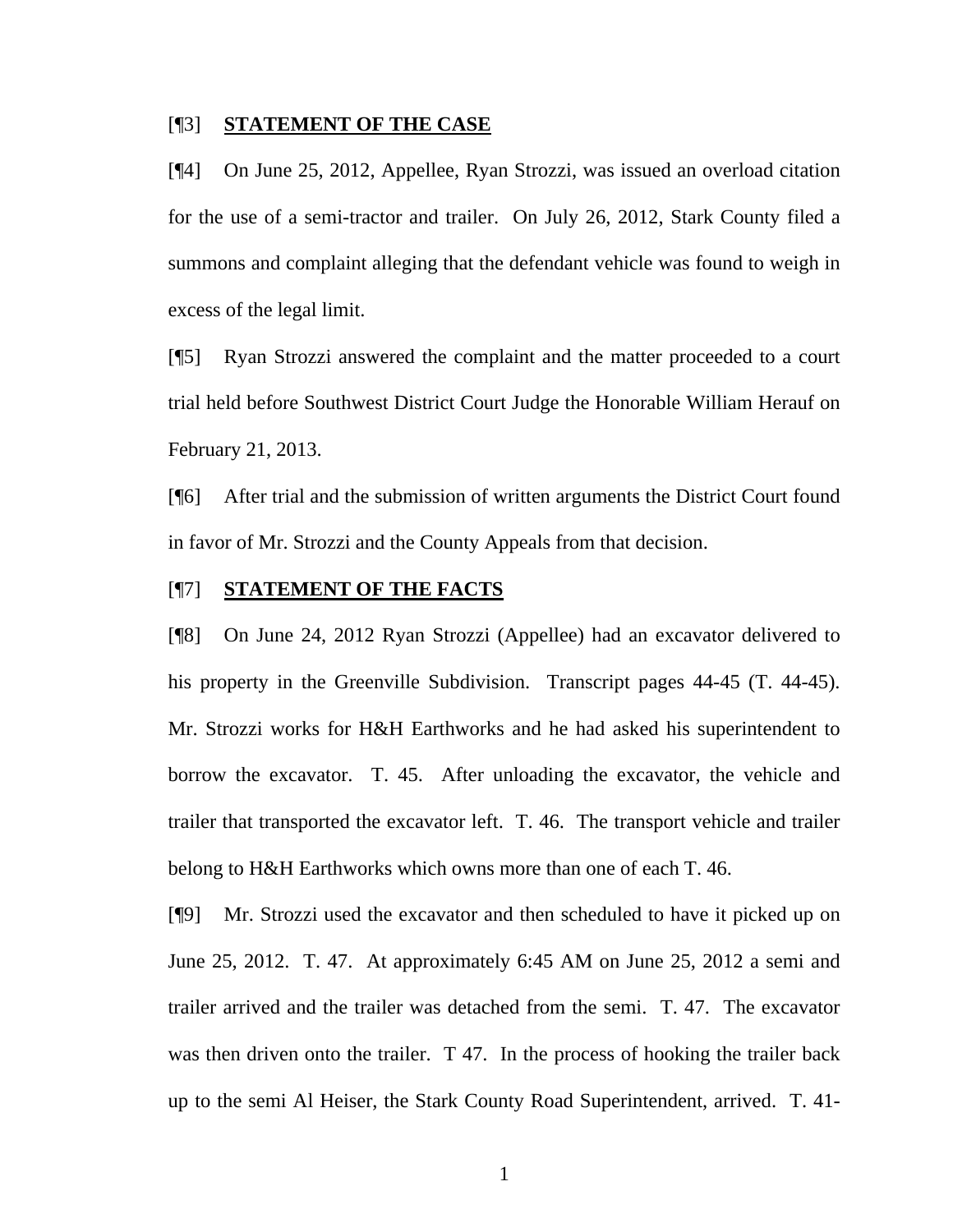42. Mr. Heiser called the Stark County Sheriff. T. 9.

[¶10] Sean Franchuck of the Stark County Sheriff's Department arrived and testified that he did not see the vehicle move. T. 35. Mr. Franchuck weighed the vehicle using portable scales. T. 28. Mr. Franchuck directed Tadd Strozzi to drive the vehicle onto the portable scales to be weighed. T. 29. Mr. Franchuck testified that the vehicle weighed in excess of the posted weight limit. T. 20-22.

[¶11] Mr. Franchuck issued an overweight citation and impounded the vehicle and Mr. Strozzi posted a bond for its release. T. 38.

## [¶12] **LAW AND ARGUMENT**

## [¶13] **Standard of Review**

[¶14] The case of State ex rel. Hjelle v. A Motor Vehicle Described as a 1973 Brockway Tractor License No. 237342, Serial No. 79629, Trailer SN No. 75-2531-LB-150, 299 N.W.2d 557, 562 (N.D. 1980) explains the scope of review

with regard to reviewing findings of fact from a court trial as follows:

The scope of review of the trial court's findings on an appeal to this court on a case tried without a jury is limited by Rule 52(a), North Dakota Rules of Civil Procedure . . . . The trial court's findings of fact are "clearly erroneous" when, although there is some evidence to support it, the reviewing court on the entire evidence is left with a definite and firm conviction that a mistake has been made. Keidel v. Rask, 290 N.W.2d 255 (N.D. 1980). The mere fact that an appellate court might have viewed the facts differently if it had been the initial trier of the case does not entitle it to reverse the lower court. In re Estate of Elmer, 210 N.W.2d 815 (N.D. 1973).

[ $[15]$ ] North Dakota Rule of Civil Procedure 52(a)(6) states that "[f]indings of

fact . . . must not be set aside unless clearly erroneous and the reviewing court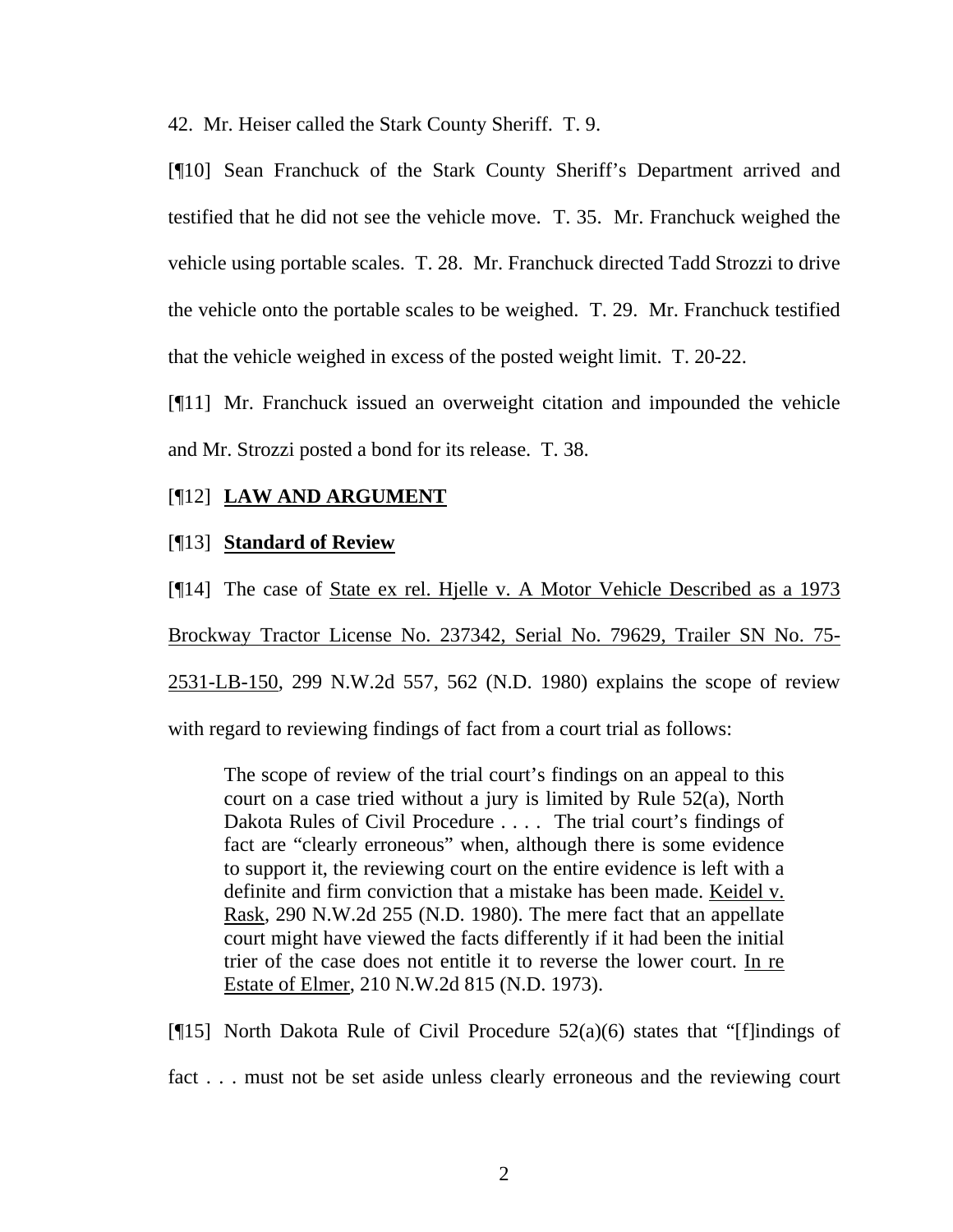must give due regard to the trial court's opportunity to judge the witnesses' credibility."

[¶16] **Analysis** 

**I. At trial the County failed to meet its burden pursuant to N.D.C.C. § 39-12-17 to prove that the defendant vehicle was moved upon the highways, streets, or roads of this state at a weight in excess of the limitations imposed under the provisions of N.D.C.C. § 39-12-03 or as limited by the provisions of N.D.C.C. § 39-12-05.** 

[¶17] N.D.C.C. § 39-12-17 required the County to prove that the defendant vehicle was "moved upon the highways, streets, or roads of this state." The County's complaint failed to allege that the defendant vehicle was moved at all. The complaint only alleged "[t]hat at that time and place, the Defendant vehicle was weighed . . .." The evidence presented at the trial also indicated that at the time the defendant vehicle was overweight the defendant vehicle was only moved at the direction of law enforcement.

[¶18] The County appears to argue that the vehicle that first delivered the excavator and then left was overweight and because of that the district court's finding is clearly erroneous. However, the County failed to issue a summons and complaint for that vehicle or even identify it. See Findings of Fact, Conclusion of Law and Order for Judgment page 2 paragraph 8 (Findings p. 2 ¶ 8). Therefore, the County's argument is irrelevant to the defendant vehicle, which is the subject of this proceeding, because the district court would not have had jurisdiction over the vehicle because the statutory requirements to obtain jurisdiction over that vehicle had not been met. See N.D.C.C. § 39-12-11, 39-12-12, 39-12-14 to 39-12-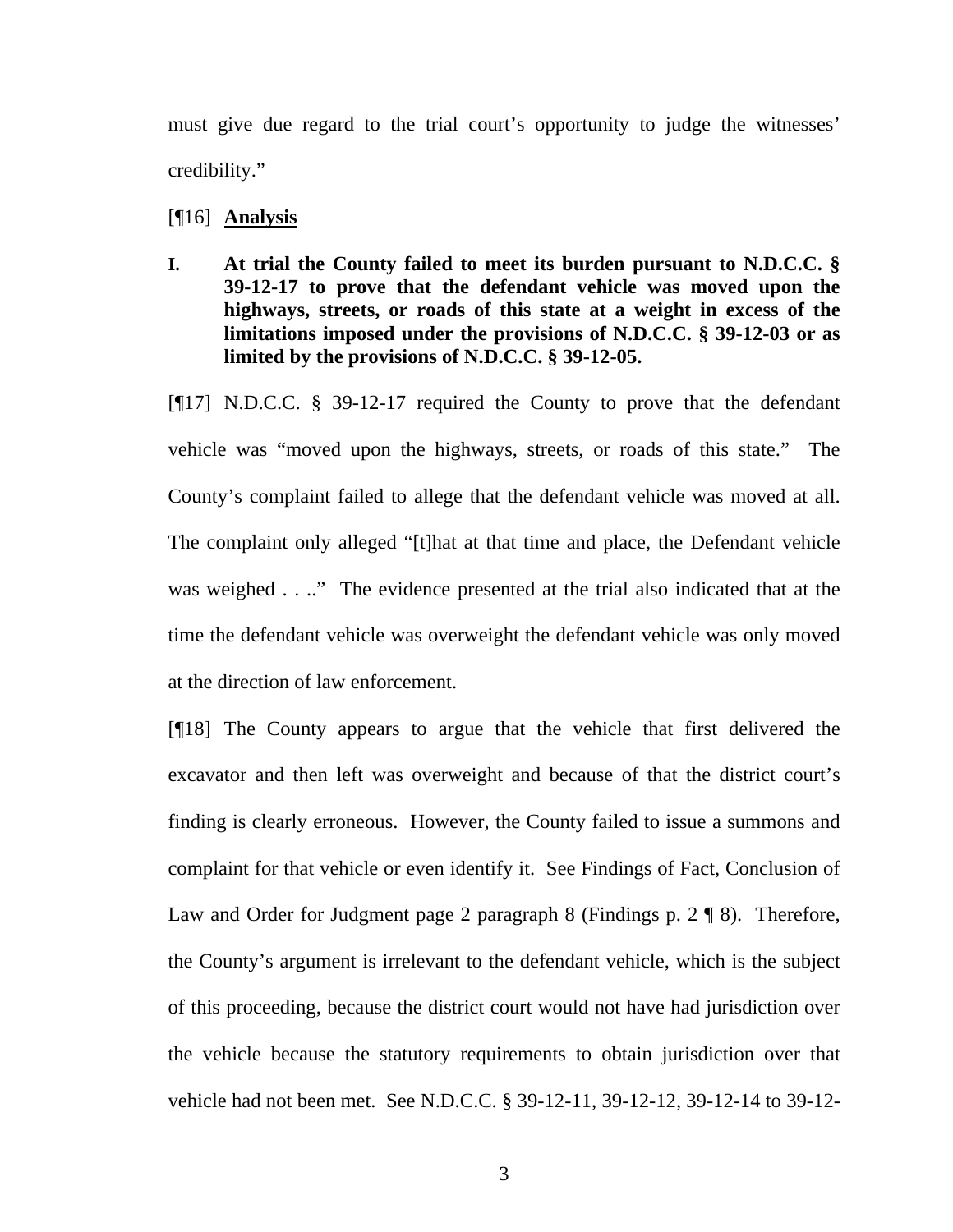16; Wentz v. One White 1952 Diesel Three-Ton Tractor and Semi-Trailer, 110 N.W.2d 178, 181 (N.D. 1961) ("As we have pointed out, this is a proceeding in rem. It is a proceeding that is purely statutory. The statute provides for certain procedures, and these procedures must be followed by impounding officers and by the court.").

[¶19] The County appears to argue that the defendant vehicle was moved for purposes of N.D.C.C. § 39-12-17 because law enforcement ordered the vehicle to be moved in order to weigh it. N.D.C.C. § 39-12-07 authorizes a peace officer to move the vehicle to be weighed. Mr. Franchuck testified he is a peace officer and had Tadd Strozzi move the defendant vehicle at his direction. T. 25, T. 29. The County's argument has no legal support and because Tadd Strozzi relied in good faith in complying with the direction of law enforcement to move the defendant vehicle the County is estopped from now claiming a violation.

[¶20] **Analysis** 

#### **II. The District Court's Findings of Fact do not promote an absurd result.**

[¶21] The County appears to argue that the District Court misinterpreted the definition of "move" in N.D.C.C. § 39-12-17 which led to an absurd result. However, the district court did not define the word "move" and only concluded that "[s]ince there has been no showing of movement of this particular load with the subject tractor trailer combination on the highways of the State of North Dakota, the matter must be dismissed." Findings p. 3.

[¶22] The County only argues that the loaded defendant vehicle was moved at the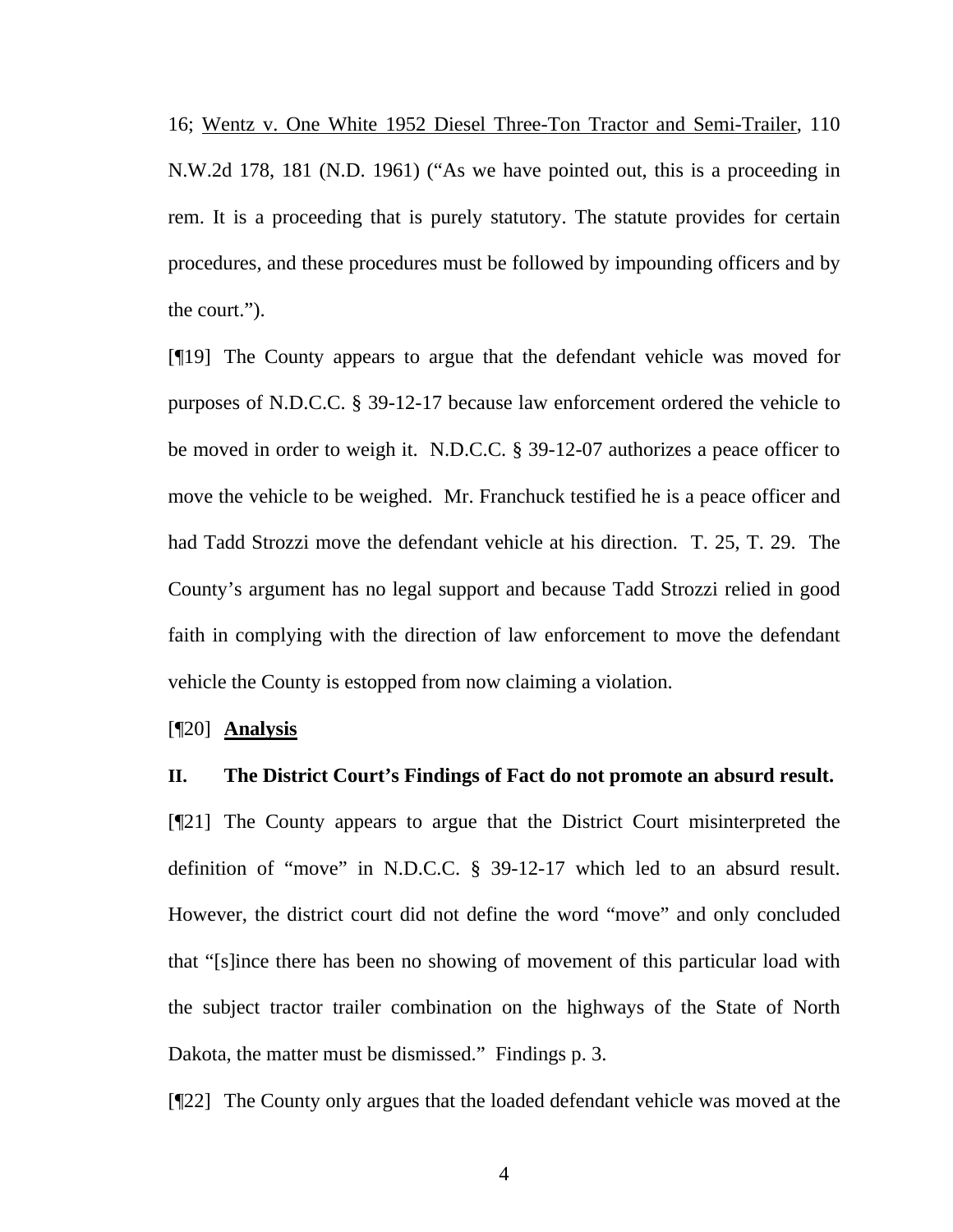direction of law enforcement. It appears the County agrees with the District Court as to what "moves" means but wants the District Court to include those times when the defendant vehicle is being moved at the direction of law enforcement. As explained previously the principles of estoppel and N.D.C.C. § 39-12-07 authorized Mr. Franchuck to direct Tadd Strozzi to move the defendant vehicle and therefore the County's argument has no legal support.

#### [¶23] **CONCLUSION**

[¶24] Because there was no evidence that the defendant vehicle was moved while overweight other than at the direction of law enforcement it was not clearly erroneous for the District Court to make a finding that the defendant vehicle was not moved for the purpose of N.D.C.C. § 39-12-17.

[¶25] Because the District Court did not interpret a statute to lead to an absurd result the County's request for relief should be denied.

[¶26] Based on the foregoing arguments Mr. Strozzi respectfully requests that the County's appeal be dismissed and that he be awarded his reasonable attorney's fees and costs.

Dated: July 24, 2013  $\frac{\sqrt{s}}{\text{Thomas F. Murtha IV}}$ Thomas F. Murtha IV(ID #06984) 135 Sims, Suite 217 PO Box 1111 Dickinson, ND 58602-1111 Telephone: (701) 227-0146 murthalawoffice@gmail.com Attorney for Appellee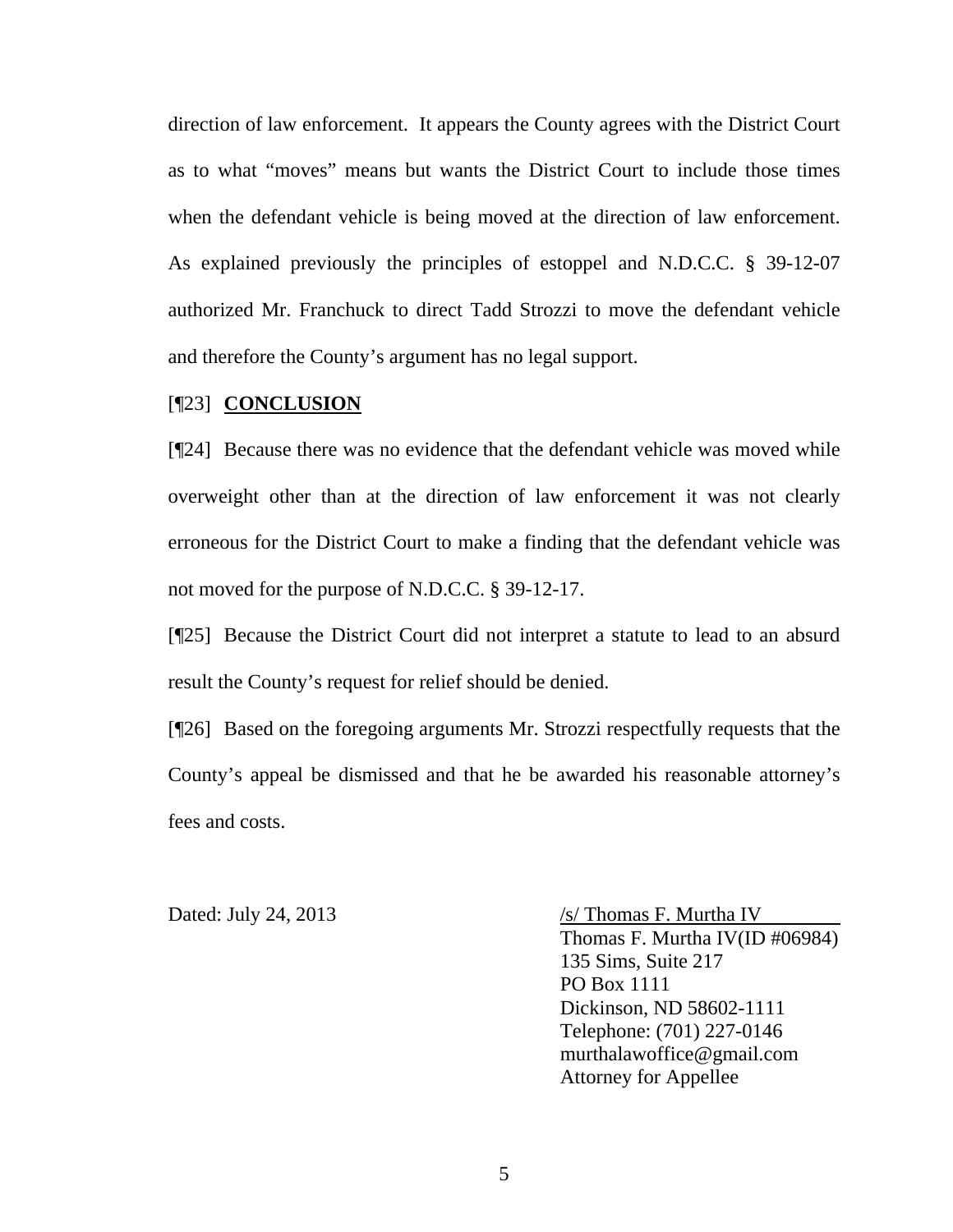20130102<br>FILED<br>IN THE OFFICE OF THE CLERK OF SUPREME COURT JULY 24, 2013 STATE OF NORTH DAKOTA

#### IN THE SUPREME COURT

## STATE OF NORTH DAKOTA

Stark County, a political subdivision of the State of North Dakota,

Plaintiff and Appellant,

District Court Case No. 45-2012-CV-00503

Supreme Court Case No. 20130102

## **CERTIFICATE OF SERVICE**

v.

A motor vehicle described as a 1998 Peterbilt truck, VIN: 1NPFXB9X8WD470613, owned by H&H Earthworks, Inc., and driven by Tadd N. Strozzi,

Defendant,

and

Ryan Strozzi,

Third-Party Defendant and Appellee.

[¶1] Thomas F. Murtha IV is an attorney licensed in good standing in the State of North Dakota, Attorney ID 6984 and states that on July 24, 2013 he served the following on the Stark County State's Attorney:

APPELLEE'S BRIEF

Through the Odyssey electronic service system.

Dated: July 24, 2013

Thomas F. Murtha IV

Thomas F. Murtha IV Attorney ID 6984 PO Box 1111 Dickinson ND 58602-1111 701-227-0146 Murthalawoffice @gmail.com